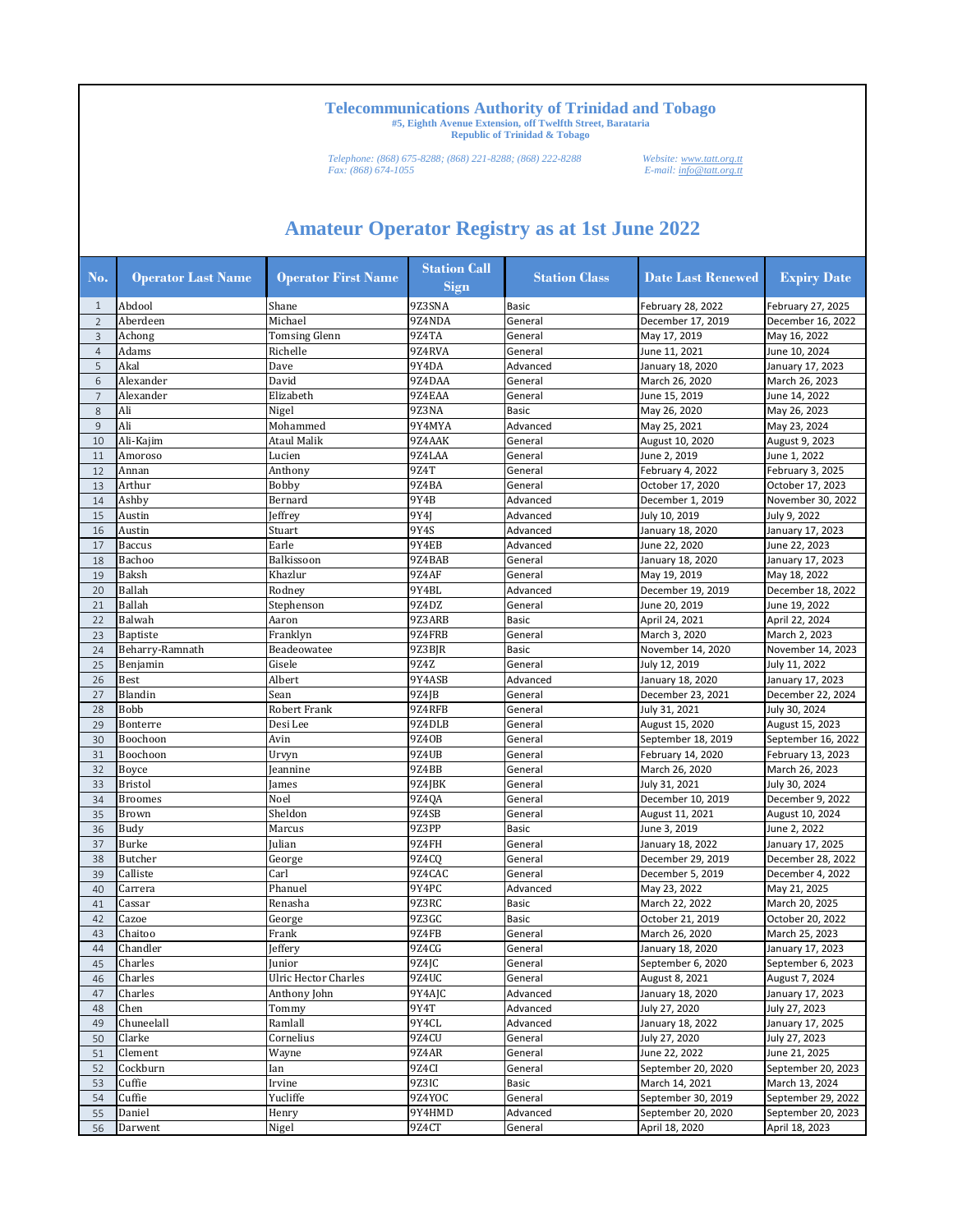*Telephone: (868) 675-8288; (868) 221-8288; (868) 222-8288 Website: www.tatt.org.tt Fax: (868) 674-1055 E-mail: info@tatt.org.tt*

| No. | <b>Operator Last Name</b> | <b>Operator First Name</b> | <b>Station Call</b><br>Sign | <b>Station Class</b> | <b>Date Last Renewed</b> | <b>Expiry Date</b> |
|-----|---------------------------|----------------------------|-----------------------------|----------------------|--------------------------|--------------------|
| -1  | Abdool                    | Shane                      | 9Z3SNA                      | <b>Basic</b>         | February 28, 2022        | February 27, 2025  |
| 57  | Dash                      | Ian                        | 9Z4BS                       | General              | January 18, 2020         | January 17, 2023   |
| 58  | De Freitas                | Albert                     | 9Z4AD                       | General              | August 8, 2021           | August 7, 2024     |
| 59  | De Weever                 | Roger                      | 9Y4RD                       | Advanced             | June 15, 2021            | June 14, 2024      |
| 60  | Dedier                    | Julien                     | 9Z4FZ                       | General              | January 18, 2020         | January 17, 2023   |
| 61  | Delfish                   | Archibald                  | 9Z4DA                       | General              | November 1, 2019         | October 31, 2022   |
| 62  | Dhanoolal                 | Alina                      | 9Z3ACD                      | <b>Basic</b>         | May 23, 2022             | May 22, 2025       |
| 63  | Donatien                  | Clement                    | 9Y4CD                       | Advanced             | December 4, 2020         | December 4, 2023   |
| 64  | Donawa                    | Noel                       | 9Y4X                        | Advanced             | February 10, 2020        | February 9, 2023   |
| 65  | Dookie                    | Tyrone                     | 9Y4TD                       | Advanced             | September 20, 2020       | September 19, 2023 |
| 66  | Douglas                   | Karel                      | 9Y4KPD                      | Advanced             | July 27, 2020            | July 27, 2023      |
| 67  | Drakes                    | David                      | 9Z4DMD                      | General              | March 5, 2021            | March 4, 2024      |
| 68  | Du Barry                  | Jason                      | 9Z4JDB                      | General              | September 9, 2020        | September 9, 2023  |
| 69  | Durity                    | Michael                    | 9Z4MDA                      | General              | August 23, 2019          | August 22, 2022    |
| 70  | Eligon                    | <b>Brian</b>               | 9Y4KB                       | Advanced             | July 27, 2020            | July 27, 2023      |
| 71  | Ellis                     | Christopher                | 9Y4D                        | Advanced             | July 27, 2020            | July 27, 2023      |
| 72  | Farrell                   | Francis                    | 9Y4VF                       | Advanced             | January 18, 2020         | January 17, 2023   |
| 73  | Francois                  | Lorenzo                    | 9Z4L                        | General              | January 24, 2022         | January 23, 2025   |
| 74  | Fraser                    | George                     | 9Z4GFA                      | General              | August 23, 2019          | August 22, 2022    |
| 75  | Fraser                    | Malcolm                    | 9Z4DW                       | General              | January 18, 2020         | January 17, 2023   |
| 76  | Fraser                    | Mark                       | 9Z4Y                        | General              | July 12, 2019            | July 11, 2022      |
| 77  | Frenche                   | Junior                     | 9Z4B                        | General              | July 12, 2019            | July 11, 2022      |
| 78  | Gajadhar                  | Wesley                     | 9Z3WIG                      | <b>Basic</b>         | September 5, 2021        | September 4, 2024  |
| 79  | Garvin                    | Curtis                     | 9Z4CTG                      | General              | June 3, 2022             | June 2, 2025       |
| 80  | Geofroy                   | Robert                     | 9Z4CL                       | General              | January 17, 2020         | January 16, 2023   |
| 81  | George                    | Albert C.                  | 9Y4GF                       | Advanced             | January 18, 2020         | January 17, 2023   |
| 82  | George                    | Dulcie                     | 9Z3DG                       | <b>Basic</b>         | July 15, 2019            | July 14, 2022      |
| 83  | George                    | Elliot                     | 9Z4EGC                      | General              | July 15, 2019            | July 14, 2022      |
| 84  | George                    | Lauren                     | 9Z4LRG                      | General              | June 3, 2019             | June 2, 2022       |
| 85  | George                    | Stacy                      | 9Z4SG                       | General              | June 3, 2019             | June 2, 2022       |
| 86  | George                    | Adrian                     | 9Z4RA                       | General              | July 1, 2020             | July 1, 2023       |
| 87  | Gibson                    | Jeffrey                    | 9Y4AT                       | Advanced             | January 18, 2020         | January 17, 2023   |
| 88  | Gosine                    | Devanand                   | 9Y4DG                       | Advanced             | June 11, 2021            | June 9, 2024       |
| 89  | Gosine                    | Devon                      | 9Z4DG                       | General              | November 11, 2021        | November 9, 2024   |
| 90  | Goswami                   | Ravindranath               | 9Z4RG                       | General              | June 27, 2020            | June 27, 2023      |
| 91  | Granger                   | Aaron                      | 9Z4ADG                      | General              | March 3, 2020            | March 2, 2023      |
| 92  | Gray                      | Keron                      | 9Z4KG                       | General              | February 25, 2022        | February 24, 2025  |
| 93  | Green                     | Michael                    | 9Z4M                        | General              | November 28, 2020        | November 28, 2023  |
| 94  | Griffith                  | Arthur                     | 9Y4NG                       | Advanced             | March 26, 2020           | March 26, 2023     |
| 95  | Griffith                  | Edward                     | 9Y4ENG                      | Advanced             | January 18, 2020         | January 17, 2023   |
| 96  | Gunness                   | Balchan                    | 9Y4BG                       | Advanced             | May 18, 2022             | May 17, 2025       |
| 97  | Gunness                   | Shane                      | 9Z3SKG                      | <b>Basic</b>         | May 18, 2019             | May 17, 2022       |
| 98  | Hamilton                  | Innocents                  | 9Z4IH                       | General              | June 10, 2021            | June 9, 2024       |
| 99  | Harricharan               | Latchman                   | 9Z3LH                       | <b>Basic</b>         | September 20, 2021       | September 19, 2024 |
| 100 | Harroo                    | Dexter                     | 9Y4C                        | Advanced             | June 21, 2019            | June 20, 2022      |
| 101 | Harroo                    | Clifford                   | 9Z4CH                       | General              | May 17, 2021             | May 16, 2024       |
| 102 | Headley                   | Steve                      | 9Y4SH                       | Advanced             | June 21, 2019            | June 20, 2022      |
| 103 | Hosein                    | Aadil                      | 9Z3ADH                      | Basic                | February 25, 2022        | February 24, 2025  |
| 104 | Howell                    | Bing                       | 9Z4CHA                      | General              | June 8, 2021             | June 7, 2024       |
| 105 | Huggins                   | Pat                        | 9Z4PZB                      | General              | September 25, 2021       | September 23, 2024 |
| 106 | Hydal                     | Nadeem                     | 9Z4NED                      | General              | December 6, 2021         | December 5, 2024   |
| 107 | Jack                      | Jeremy                     | 9Z4JJ                       | General              | December 8, 2021         | December 6, 2024   |
| 108 | Jack                      | Kurt                       | 9Z4KJ                       | General              | September 26, 2020       | September 25, 2023 |
| 109 | Jadoo                     | Mahabal                    | 9Y4BJ                       | Advanced             | March 26, 2020           | March 26, 2023     |
| 110 | James                     | Denis                      | 9Z4BC                       | General              | October 21, 2019         | October 20, 2022   |
| 111 | Joefield                  | Julien                     | 9Z4AH                       | General              | March 3, 2020            | March 3, 2023      |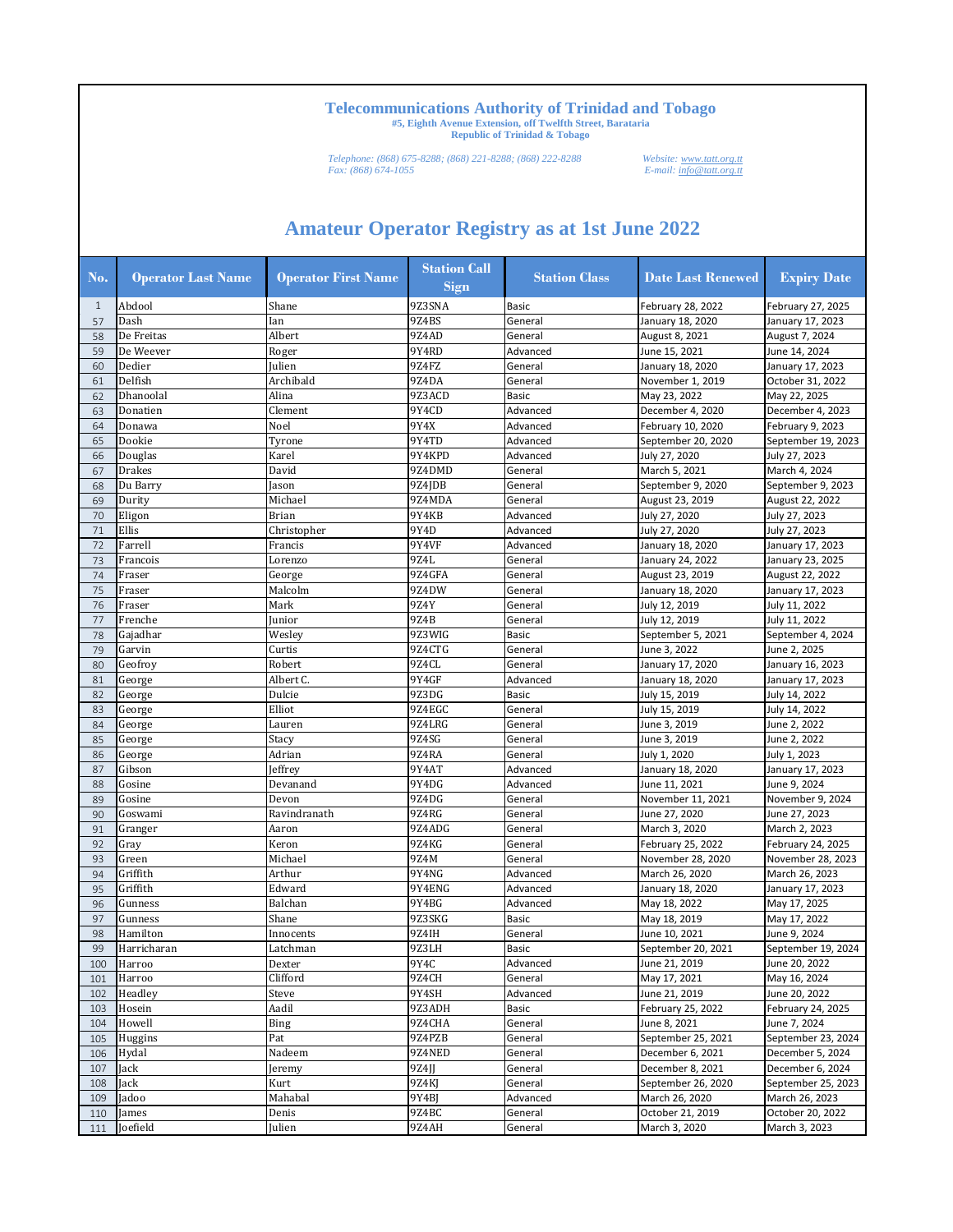*Telephone: (868) 675-8288; (868) 221-8288; (868) 222-8288 Website: www.tatt.org.tt Fax: (868) 674-1055 E-mail: info@tatt.org.tt*

| No. | <b>Operator Last Name</b> | <b>Operator First Name</b> | <b>Station Call</b><br><b>Sign</b> | <b>Station Class</b> | <b>Date Last Renewed</b>              | <b>Expiry Date</b>                  |
|-----|---------------------------|----------------------------|------------------------------------|----------------------|---------------------------------------|-------------------------------------|
| 1   | Abdool                    | Shane                      | 9Z3SNA                             | <b>Basic</b>         | February 28, 2022                     | February 27, 2025                   |
| 112 | John                      | Bertrand                   | 9Z4DX                              | General              | April 18, 2020                        | April 18, 2023                      |
| 113 | John                      | Earle                      | 9Z4E                               | General              | February 11, 2022                     | February 10, 2025                   |
| 114 | John-Moses                | Anestela                   | 9Z4AJM                             | General              | September 21, 2019                    | September 20, 2022                  |
| 115 | John-Moses                | Anestela                   | 9Z4AJM                             | General              | February 25, 2022                     | February 24, 2025                   |
| 116 | Johnson-Williams          | Nicole                     | 9Z4DL                              | General              | March 31, 2021                        | March 30, 2024                      |
| 117 | Jones                     | Cuthbert                   | 9Z4C                               | General              | June 8, 2021                          | June 7, 2024                        |
| 118 | Joseph                    | Calmette                   | 9Y4CAJ                             | Advanced             | June 8, 2021                          | June 7, 2024                        |
| 119 | Julien                    | David James                | 9Z4AY                              | General              | May 11, 2019                          | May 9, 2022                         |
| 120 | Kishore                   | Stephan                    | 9Z3SMK                             | <b>Basic</b>         | October 26, 2020                      | October 26, 2023                    |
| 121 | La Chapelle               | Fedner                     | 9Z4FNL                             | General              | December 1, 2019                      | November 30, 2022                   |
| 122 | Lai                       | Darryl                     | 9Y4LDK                             | Advanced             | January 18, 2020                      | January 17, 2023                    |
| 123 | Landreth-Smith            | David                      | 9Z4DLS                             | General              | October 3, 2019                       | October 2, 2022                     |
| 124 | Landreth-Smith            | Sharon                     | 9Z4SLS                             | General              | October 3, 2019                       | October 2, 2022                     |
| 125 | Lewis                     | Desmond                    | 9Z4DLA                             | General              | March 26, 2020                        | March 26, 2023                      |
| 126 | Lewis                     | Alana                      | 9Z4AL                              | General              | March 28, 2022                        | March 27, 2025                      |
| 127 | Lewis                     | Phillip                    | 9Z3PL                              | <b>Basic</b>         | March 18, 2021                        | March 17, 2024                      |
| 128 | Louis                     | George                     | 9Z4FS                              | General              | September 20, 2020                    | September 19, 2023                  |
| 129 | Lynch                     | Ancil                      | 9Z4FI                              | General              | May 25, 2021                          | May 24, 2024                        |
| 130 | Mackie                    | Gerard Eric                | 9Z4CP                              | General              | August 23, 2020                       | August 23, 2023                     |
| 131 | Mahabir                   | Sham                       | 9Z3SMS                             | <b>Basic</b>         | February 7, 2021                      | February 7, 2024                    |
| 132 | Mahaboob                  | Daniel                     | 9Y4DM                              | Advanced             | October 20, 2021                      | October 19, 2024                    |
| 133 | Maharai                   | Bramadath                  | 9Z3JAG                             | <b>Basic</b>         | July 28, 2019                         | July 27, 2022                       |
| 134 | Maharajh                  | Dinesh                     | 9Z4DMA                             | General              | July 28, 2019                         | July 27, 2022                       |
| 135 | Mallalieu                 | Kim                        | 9Z4KM                              | General              | August 23, 2019                       | August 22, 2022                     |
| 136 | Mannette                  | Garth                      | 9Z4GAM                             | General              | February 22, 2022                     | February 21, 2025                   |
| 137 | Manwah                    | Richard                    | 9Y4RRM                             | Advanced             | January 18, 2020                      | January 17, 2023                    |
| 138 | Marcelle                  | Dennis                     | 9Z4DM                              | General              | June 11, 2021                         | June 10, 2024                       |
| 139 | Marcelle                  | Dennis                     | 9Z4DM                              | General              | June 11, 2021                         | June 10, 2024                       |
| 140 | Mark                      | Danley                     | 9Y4IQZ                             | Advanced             | September 27, 2020                    | September 26, 2023                  |
| 141 | Marshall                  | Sherwin                    | 9Y4XM                              | Advanced             | January 17, 2022                      | January 15, 2025                    |
| 142 | Mathura                   | Roger                      | 9Z4RKM                             | General              | March 8, 2020                         | March 8, 2023                       |
| 143 | Mendes                    | Gerald                     | 9Z4DC                              | General              | November 13, 2020                     | November 13, 2023                   |
| 144 | Mohammed                  | Andy                       | 9Z4AMA                             | General              | March 26, 2020                        | March 26, 2023                      |
| 145 | Mohammed                  | Kenneth                    | 9Z4RKL                             | General              | July 15, 2019                         | July 14, 2022                       |
| 146 | Mohammed                  | Raees                      | 9Z4RZM                             | General              | July 15, 2019                         | July 14, 2022                       |
| 147 | Mohammed                  | Rasheed                    | 9Z3ARM                             | <b>Basic</b>         | January 9, 2020                       | January 7, 2023                     |
| 148 | Mohammed                  | Shirvan                    | 9Z4MOE                             | General              | September 20, 2019                    | September 18, 2022                  |
| 149 | Mohammed                  | Wahid                      | 9Z4AUU                             | General              | September 26, 2020                    | September 26, 2023                  |
| 150 | Mohammed                  | Arshad                     | 9Z3KAM                             | <b>Basic</b>         | December 30, 2020                     | December 30, 2023                   |
| 151 | Mohammed                  | Charles Lathiff            | 9Z4BH                              | General              | January 18, 2020                      | January 17, 2023                    |
| 152 | Montoute                  | Keith                      | 9Z4FG                              | General              | September 20, 2020                    | September 20, 2023                  |
| 153 | Moore                     | David Richard              | 9Z4FD                              | General              | September 6, 2020                     | September 6, 2023                   |
| 154 | Morris                    | Ivan                       | 9Y4HIM                             | Advanced             | September 4, 2021                     | September 3, 2024                   |
| 155 | Moseley                   | Dennis George              | 9Z4FM                              | General              | September 6, 2020                     | September 6, 2023                   |
| 156 | Moses                     | Arnold                     | 9Z4YZ                              | General              | February 25, 2022                     | February 24, 2025                   |
| 157 | Mungo                     | Tameika                    | 9Z3TM                              | Basic                | October 7, 2020                       | October 7, 2023                     |
| 158 | Nanan                     | Carlton                    | 9Z4HX                              | General              | September 13, 2019                    | September 12, 2022                  |
| 159 | Nanan                     | Shiva                      | 9Z4SN                              | General              | August 10, 2019                       | August 9, 2022                      |
| 160 | Newton                    | Ronald                     | 9Z4RGN                             | General              | January 30, 2020                      | January 28, 2023                    |
| 161 | Nicholas                  | Lester                     | 9Z40Z                              | General              | February 14, 2022                     | February 12, 2025                   |
| 162 | O' Neil                   | Mervyn Winston             | 9Z4BV                              | General              | August 15, 2020                       | August 15, 2023                     |
|     |                           |                            | 9Z3DO                              |                      |                                       |                                     |
| 163 | O'Connor                  | Odette J                   |                                    | Basic                | August 23, 2019                       | August 22, 2022<br>October 20, 2022 |
| 164 | Ojoe<br>Olliverre         | Kathleen<br>Colin          | 9Z3KER<br>9Y4CJ0                   | Basic<br>Advanced    | October 21, 2019<br>September 6, 2020 |                                     |
| 165 |                           |                            |                                    |                      |                                       | September 6, 2023                   |
| 166 | Persad                    | Joanne                     | 9Z4JP                              | General              | August 15, 2019                       | August 14, 2022                     |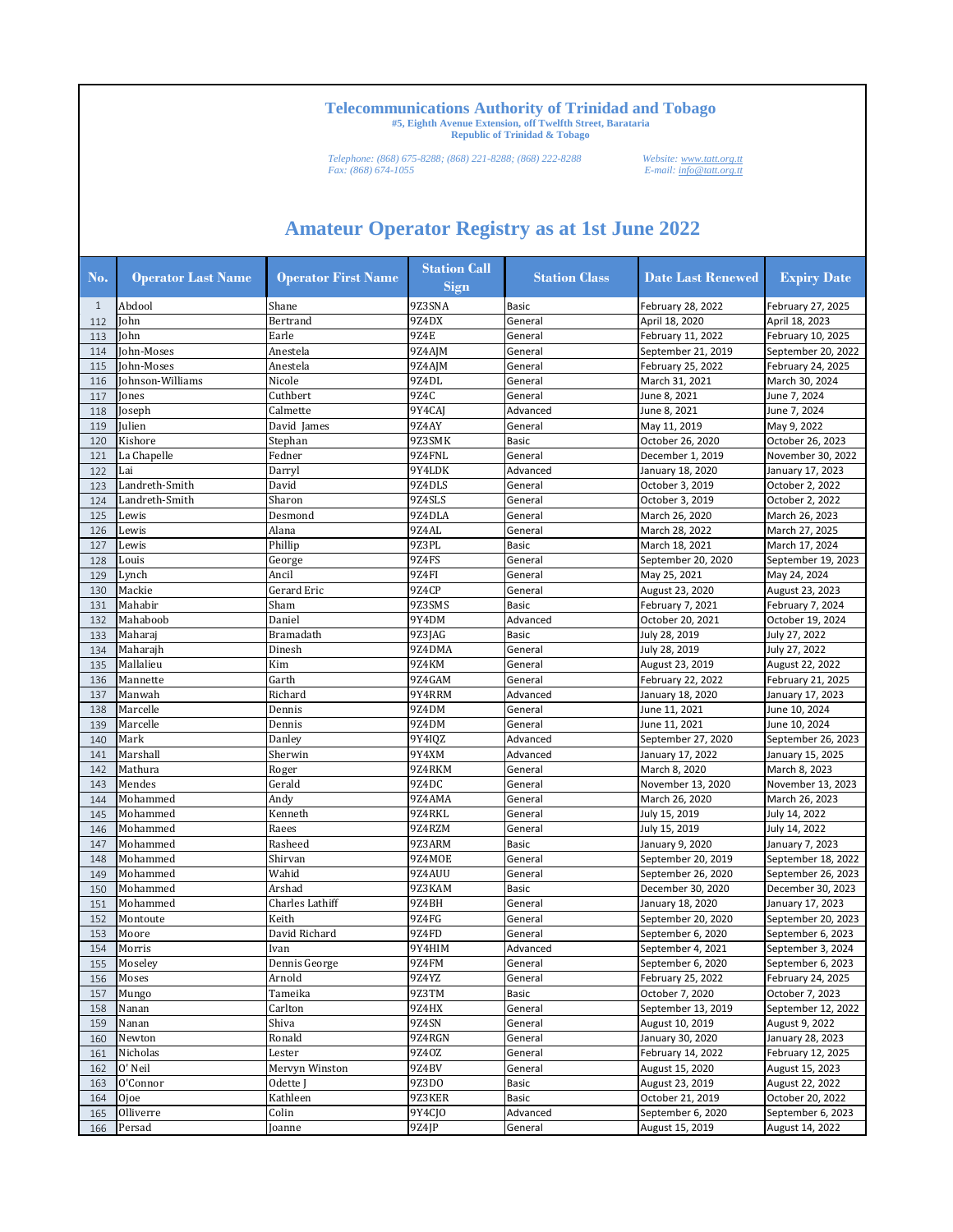*Telephone: (868) 675-8288; (868) 221-8288; (868) 222-8288 Website: www.tatt.org.tt Fax: (868) 674-1055 E-mail: info@tatt.org.tt*

| No. | <b>Operator Last Name</b> | <b>Operator First Name</b> | <b>Station Call</b><br><b>Sign</b> | <b>Station Class</b> | <b>Date Last Renewed</b> | <b>Expiry Date</b> |
|-----|---------------------------|----------------------------|------------------------------------|----------------------|--------------------------|--------------------|
| 1   | Abdool                    | Shane                      | 9Z3SNA                             | <b>Basic</b>         | February 28, 2022        | February 27, 2025  |
| 167 | Philip                    | Kurt                       | <b>9Z4FE</b>                       | General              | July 27, 2020            | July 27, 2023      |
| 168 | Phillips                  | Erskine                    | 9Z3EWP                             | <b>Basic</b>         | November 20, 2021        | November 19, 2024  |
| 169 | Poon-King                 | Glen                       | 9Y4GPK                             | Advanced             | January 18, 2020         | January 16, 2023   |
| 170 | Price                     | Michael                    | 9Y4MP                              | Advanced             | September 4, 2021        | September 3, 2024  |
| 171 | Punch                     | Herbert                    | 9Z4HP                              | General              | December 15, 2019        | December 14, 2022  |
| 172 | Quintyne                  | Courtenay                  | 9Y4CX                              | Advanced             | May 22, 2021             | May 21, 2024       |
| 173 | Ragbir                    | Rajcapur                   | 9Y4RGR                             | Advanced             | December 16, 2019        | December 15, 2022  |
| 174 | Ramesar                   | Michael                    | 9Z4MR                              | General              | December 17, 2019        | December 16, 2022  |
| 175 | Ramjohn                   | Lister                     | 9Z4LVR                             | General              | July 1, 2021             | June 30, 2024      |
| 176 | Ramjohn                   | Robert                     | 9Z4FO                              | General              | August 15, 2020          | August 15, 2023    |
| 177 | Ramkissoon                | <b>Bridgelal</b>           | 9Z4BRA                             | General              | March 26, 2020           | March 26, 2023     |
| 178 | Ramkissoon                | Diana                      | 9Z4DR                              | General              | October 20, 2021         | October 19, 2024   |
| 179 | Ramnath                   | Gopichan                   | 9Z4GR                              | General              | November 28, 2020        | November 28, 2023  |
| 180 | Ramoutar                  | Boniek                     | 9Z4BAR                             | General              | April 11, 2022           | April 10, 2025     |
| 181 | Rampersad                 | Navin                      | 9Y4NR                              | Advanced             | October 26, 2019         | October 24, 2022   |
| 182 | Rampersad                 | Rohan                      | 9Z4FR                              | General              | January 18, 2020         | January 17, 2023   |
| 183 | Rampersad                 | Rosanna                    | 9Z4YL                              | General              | December 23, 2021        | December 22, 2024  |
| 184 | Ramrattan                 | Allister                   | 9Z4ALR                             | General              | August 10, 2020          | August 9, 2023     |
| 185 | Ramroop                   | Rabindranath               | 9Z3RR                              | <b>Basic</b>         | November 8, 2019         | November 7, 2022   |
| 186 | Ramsahai                  | Rajchandoe                 | 9Z4GY                              | General              | December 18, 2020        | December 18, 2023  |
| 187 | Ramsajan                  | Indar                      | 9Y4GZ                              | Advanced             | January 18, 2020         | January 17, 2023   |
| 188 | Redon                     | Gregory                    | 9Y4GR                              | Advanced             | March 9, 2020            | March 9, 2023      |
| 189 | Roberts                   | Curtis Owen                | 9Y4COR                             | Advanced             | June 11, 2021            | June 10, 2024      |
| 190 | Rock                      | Anthony                    | 9Y4RT                              | Advanced             | January 18, 2020         | January 17, 2023   |
| 191 | Romero                    | Andy                       | 9Z4AKR                             | General              | March 1, 2020            | March 1, 2023      |
| 192 | Ruiz                      | Lee-Ann                    | 9Z4LEE                             | General              | October 12, 2020         | October 12, 2023   |
| 193 | Ruiz                      | Rondell                    | 9Z4RR                              | General              | October 12, 2020         | October 12, 2023   |
| 194 | Salazar                   | Sylvester                  | 9Z3AT                              | General              | December 23, 2021        | December 22, 2024  |
| 195 | Samlal                    | Vishnu                     | 9Z4VS                              | General              | January 19, 2020         | January 18, 2023   |
| 196 | Samlal                    | Andy                       | 9Y4LAS                             | Advanced             | June 11, 2021            | June 10, 2024      |
| 197 | Sandy                     | Anthony                    | 9Z4A                               | General              | October 21, 2019         | October 20, 2022   |
| 198 | Santana                   | David                      | 9Z4DRS                             | General              | December 10, 2021        | December 9, 2024   |
| 199 | Saroop                    | Roy                        | 9Z4RJS                             | General              | December 5, 2020         | December 5, 2023   |
| 200 | Sawh                      | Clayton                    | 9Z4CY                              | General              | August 10, 2019          | August 9, 2022     |
| 201 | Scott                     | Garvin                     | 9Z4GV                              | General              | September 6, 2020        | September 6, 2023  |
| 202 | Seecharan-Mohammed        | Lystra                     | 9Z4BR                              | General              | January 18, 2020         | January 17, 2023   |
| 203 | Seukeran                  | Sanjeev                    | 9Z4SS                              | General              | July 15, 2020            | July 15, 2023      |
| 204 | Simon                     | Samuel                     | 9Z4SRS                             | General              | May 4, 2021              | May 3, 2024        |
| 205 | Simon                     | Aaron                      | 9Z4SI0                             | Genera               | May 24, 2021             | May 23, 2024       |
| 206 | Simon                     | Anthony                    | 9Z4W                               | General              | March 2, 2021            | March 1, 2024      |
| 207 | Simon                     | Samuel                     | 9Z4SRS                             | General              | May 4, 2021              | May 3, 2024        |
| 208 | Singh                     | Keith                      | 9Z4KSA                             | General              | July 30, 2021            | July 29, 2024      |
| 209 | Smart                     | Darilyn                    | 9Z4DS                              | General              | February 6, 2022         | February 5, 2025   |
| 210 | Smart                     | Jerome                     | 9Z3JL                              | Basic                | February 6, 2022         | February 5, 2025   |
| 211 | Smith                     | Orville                    | 9Z40S                              | General              | April 7, 2021            | April 6, 2024      |
| 212 | Smith                     | Roger                      | 9Z3RS                              | <b>Basic</b>         | March 14, 2021           | March 12, 2024     |
| 213 | Sookdeo                   | 0 <sub>ma</sub>            | 9Z3SO                              | Basic                | August 8, 2021           | August 6, 2024     |
| 214 | Soomai-Barran             | Sumatee                    | 9Z3SBW                             | Basic                | January 28, 2022         | January 27, 2025   |
| 215 | St. Bernard               | Andra                      | 9Z3ASB                             | Basic                | November 22, 2021        | November 21, 2024  |
| 216 | Steele                    | Nigel                      | 9Z3NSS                             | Basic                | May 15, 2021             | May 14, 2024       |
| 217 | Sterling                  | Michael                    | 9Z4DLR                             | General              | May 24, 2021             | May 22, 2024       |
| 218 | Subran                    | Bernard                    | 9Z4S                               | General              | January 17, 2022         | January 16, 2025   |
| 219 | Suepaul                   | Dillon                     | 9Z3DS                              | Basic                | November 1, 2019         | October 31, 2022   |
| 220 | Swann                     | Zwade                      | 9Z4ZS                              | General              | October 21, 2019         | October 20, 2022   |
| 221 | Sylvester                 | Rawlins                    | 9Z4R                               | General              | February 6, 2022         | February 5, 2025   |